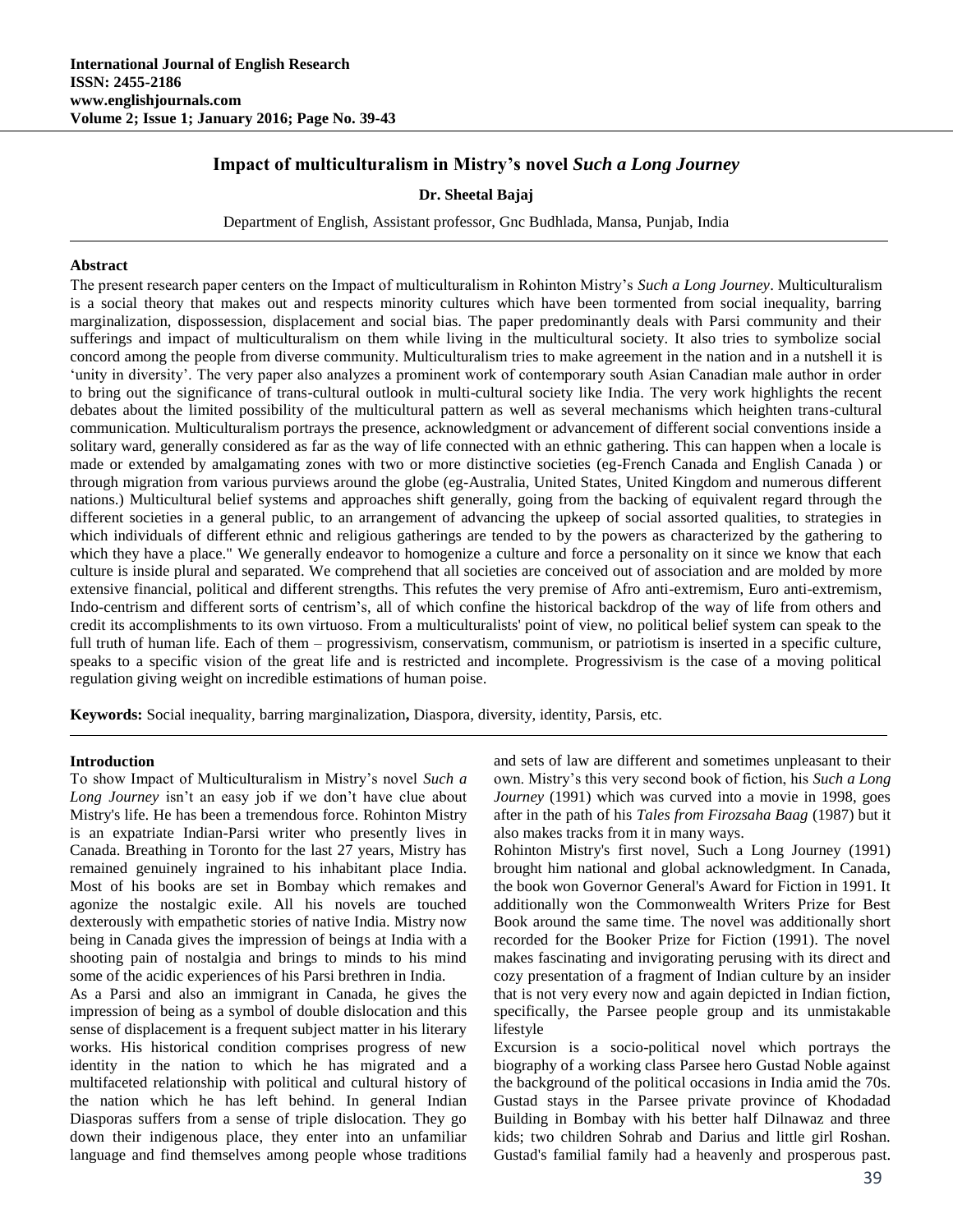His granddad, furniture merchant had made a fortune and father, a regarded and presumed book retailer, had permitted himself to be double-crossed into chapter 11 by a drunkard unreliable sibling, i.e. Gustad's uncle. In spite of the fact that Gustad loses hope being lessened to the customary middleclass way of life, he has still held the preference for good living. It reflects in his nostalgic stare off into space of building a shelf with the assistance of Sohrab to mastermind his accumulation of books. He has likewise acquired the immaculateness of inner voice and uprightness of which the Parsees are exceptionally glad for.

Multiculturalism is best comprehended neither as a political tenet nor a school of logic with a particular hypothesis of a man's place on the planet however as a method for survey human life. It advocates a few standards which should have been precisely reformulated with the goal that it can stay alive. It is trusted that people are socially implanted as in they grow up and live inside a socially organized world and compose their lives and social relations regarding a socially determined arrangement of importance and criticalness. This does not imply that they are dictated by culture and can't basically assess its esteem yet rather see the world from inside a culture whether acquired or deliberately received. We generally endeavor to homogenize a culture and force a character on it, since we know that each culture is inside plural and separated. We comprehend that all societies are conceived out of association and are molded by more extensive financial, political and different strengths. This discredits the very premise of Afrocentrism, Eurocentrism, Indocentrism and different sorts of centrism's, all of which detach the historical backdrop of the way of life from others and credit its accomplishments to its own particular virtuoso. From a multiculturalists' point of view, no political philosophy can speak to the full truth of human life. Each of them – progressivism, conservatism, communism, or patriotism is inserted in a specific culture, speaks to a specific vision of the great life and is tight and incomplete. Radicalism is the case of a motivating political tenet giving weight on awesome estimations of human poise, independence, freedom, basic thought and uniformity. Notwithstanding, they can be characterized in a few methods for which the liberal is the one and only and not generally the most intelligent. It, likewise, underestimates values as human solidarity, a feeling of rootedness, magnanimity, modesty and happiness. Since it offers intending to just a few parts of the most complex human presence and passes up a major opportunity for what offers esteem to life, any political precept whether progressivism or communism can't give the sole establishment of a decent society.

The plot of *Such a Long Journey* unfurls contemporary India and it concentrates on minority issues like discrimination, search for identity, equality, and self-isolation and so on. Through the conversation between members of different minorities, the very novel views and reviews a vast image of Indian life. It discusses minutely and realistically the ups and downs of those people who belong to minority and possesses various multi-cultures.

According to Dutt, "The most impressive novels of South Asian fiction writers are set outside Canada, have nothing to do with the 'Canadian experience', or the Canadian landscape..." (188). her testimonial unquestionably holds true for *Such a Long Journey* because it is exclusively set in India. Genetsch, meanwhile, says, "It is safe to suggest that Bombay becomes to Mistry what Dublin was to Joyce and Jefferson to Faulkner" (138). *Such a Long Journey* captures us from *Firozsha Baag* to *Khodadad Building*, from one Parsi lodging complex to another one. The insular world of Khodadad Building, "an island like space" and "a microcosm of the Parsi community in India" (Genetsch, 154), serves as a reference point for reaching out to other significant places. So it is that spatial expansiveness is much more in evidence here than in *TFB*  period. As Leckie contends: The persistent themes in Mistry's work are eclectic, the intersection between sacred religious rituals and personal secular concerns, violated property, bodily functions, garbage, secrets, and forms of spiritual and material inheritance are woven into his unique and idiosyncratic evocation of people and *places*. (232)

It becomes important to highlight that *Such a Long Journey* is a 1991 novel by Rohinton Mistry. *Such a Long Journey* is based upon factual happenings which are set in 1971 during the Indira Gandhi government. Set at some point in the time of the India-Pakistan war, its central character is not a conventional hero. The very novel got much acclaim and fame from the literary circle. it also won numerous other awards. The story of the novel moves in Mumbai in the year 1971. The novel deals with the life of Parsi protagonist named Gustad and his grief on his life journey. The very Parsi bank employee namely Gustad novel who is facing several hurdles to earn the bread and butter for his family, though faces many challenges but doesn't ready to kiss the dust.His family consists five members including him. Dilnavaz, is his devote and hardworking wife. He is proud father of three children. The eldest son Sohrab has been engaged of IIT and two younger children have been doing school studies. Problems start for the protagonist when his eldest son Sohrab refuses to continue his study of IIT and later Gustad problems become more severe when his youngest daughter Roshan falls ill. Although Gustad's middle child Darius causes only minor problems but these all problem become a fear factor for the protagonist and the biggest setback comes to him in the form of his war friend Major Jimmy who has been missing from the apartment suddenly appears through letters to Gustad only to ask him favor. Gustad firstly is found in two minds whether to follow his friend's instructions or not, later he does as he was asked to do so. It has been also observed that Gustad's another friend hospitalization Dinshawji, whose cancer riddled, lecherous, leaves a deep mental scar on Gustad especially when Dinshaw's dies. These all sorts of incidents bring major changes in Gustad's life. At the end of the novel not only the sacred wall is destroyed but also bleak past of the Gustad noble.

The novel S*uch a Long Journey* gives you an idea about Rohinton Mistry's affection, feeling and sentiments for Parsi community and Bombay city. Mistry takes out the title of the novel *Such a Long Journey* from T.S. Eliot's famous poem *The Journey of the Magi*. The very research paper echoes multicultural aspect in *Such a Long Journey*. Being a Parsi himself, Mistry takes the accountability to suggest the realistic approach of Parsi community. One of the main objectives of this paper is to analyze the manners in which contemporary South Asian Canadian writing signifies a particular attitude towards multicultural in a relation with minority issues.

It is praiseworthy that Rohinton Mistry portrays the setting or background of the period of the post independent Indian political and social situation in a realistic ways as well as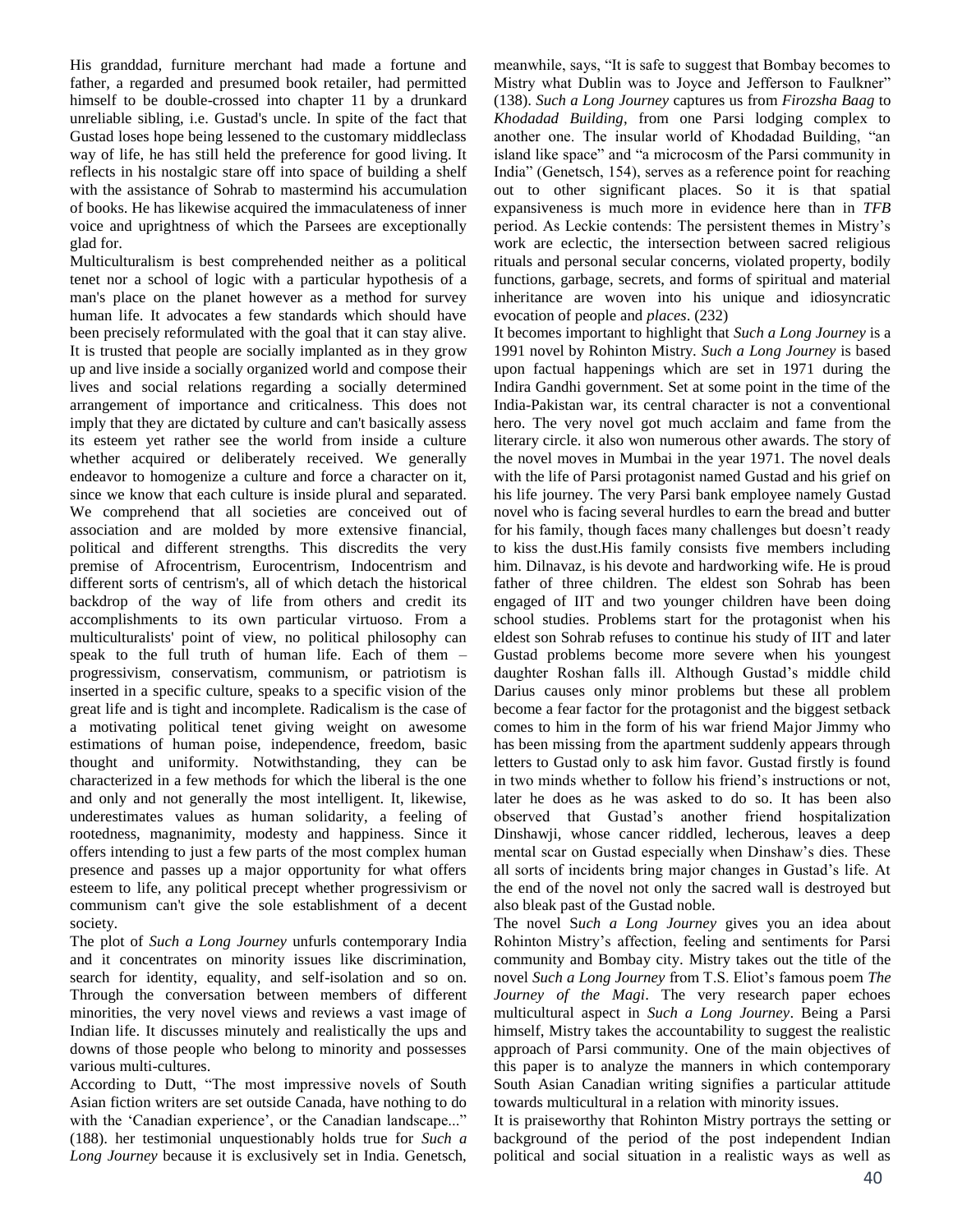skillfully. It is also important to point out that there aren't many Indian English novelist's who have affectively used the backdrop of the post independent Indian political context, particularly of the crucial of the sixties and the seventies. Rohinton Mistry not only mirrors socio-political situation and raises a natural debate on various topics of multiculturalism. Like corruption, gender in equality and so on. The hero of the novel Gustad noble moves from joy to sorrow. He faces many difficulties but doesn't lose his temper. He enjoys the value of friendship, hates corrupts and political leader who have exploited the nation to meet the ends. In particular Rohinton Mistry has attacked on congress party, especially on Indira Gandhi. His strong condemnation and opposition to social and class distinctions and his concerns over the environmental pollution have been the basis of multicultarism. The protagonist is fed up by the urinated wall and is forced to devise a way to stop the people polluting the wall. He paints at the wall the sacred images of four leading religions, so called Hindus, Christians, Muslims and Sikhs. It not only stops the people to spread dirt at the very wall but they start worshiping the very place. The very incident reflects that how Rohinton Mistry is conscious towards environmental pollution.

It is supposed that Parsis are come down from the religious supporters of Zoroastrianism who escaped from Iran to avoid strained conversion to Islam. While India offers them a safe place of protection, present day Parsis are subject to marginalization. Mistry grew up in this thrilling atmosphere in a Parsi area of Bombay.

In the Parsi English novel, Jaydipsinh Dodiya remarks about Mistry as:

Mistry is sensitive to the various anxieties felt by his community. He has demonstrated this by responding to the existing threats to the Parsi family and community in particular, and to the country in general. He presents his community through the different narratives of the characters who invariably express their concerns for their community and the changes that affect them. (44-45)

According to Rohinton Mistry Parsis are forced to leave their native place in order to get bright future somewhere regardless to know that they could meet worse time ahead. Parsis while moving to another new place not only carry their heritage, culture but also adopt new roles, which are called adopted roles:

They carry with them from the country of their origin culturally acquired roles; role expectation and values which complicate the process of relocation. They try to retain their ethnic distinction in a plural society rather than assimilate into a non-existing melting pot. They devise their own ways to transmit their knowledge, values, belief systems and beliefs to the next generation (Ibid).

Rohinton Mistry also highlighted the western context in this very novel when he notes the spiritual meaning through his protagonist, Gustad noble, who loves his garden and takes care of it like mother shows affection to her child. In this regard, Michael Foucault observes;

We must not forget that in the Orient the garden, an astonishing creation that is now a thousand years old, had very deep and seemingly superimposed meanings. The

traditional garden of the *Persian s* was a *sacred space* that was supposed to bring together inside its rectangle four parts representing the four parts of the world, with a space more sacred than the others that were like an umbilicus, the navel of the world at its center (the basis and water fountain were there) and all the vegetation of the garden was supposed to...  $(26)$ 

Not only spiritual space is provided in the novel though occasionally but domestic space is also brought into the light by the novelist when Gustad noble's daughter's birthday celebration is occurred. Like Thomas Hardy, Rohinton Mistry also stressed on the role of chance. He reckons life a big gift from god and it should be accepted as it comes in one's ways. It doesn't make big difference that life sometimes proves harsh or soft to someone, what matters is the resilience and courage to face boldly the life. He also offers a solution to a troubled mind. According to Mistry having hope and being optimistic is a big way to face the obstacles of life. Men wish to solve their problems by wishing miracles to happen though misfortune and good times come simultaneously. The world which Rohinton Mistry has created in this very novel so called *Such a long Journey* carries no utopia of any kind. The world which the author has presented is full of vices like treachery, corruption, pretence and so on. Politics outlines an important overtone to the main feat of all three novels of Rohinton Mistry. This obsession moves more and more closer to present-day times as Mistry undertakes first, in *Such a Long Journey*, It is also mentionable that though the author belongs to Canada but his love towards his native country so called India is reflected in this very novel. In fact Indianness is one of the striking qualities of this novel it is obvious from novel that how much is worried the author not only for his community but also for his native country. He wants to remove all the threats, vices of his native country.

*Such a Long Journey* is put against the background of the Bangladesh—Pakistan wars of the 1970s. In this novel, community events have direct upshot on the life of the average citizen. In view of the fact that the wars are a narrative justification for the investigation of both political moral principles and the problems of individual ethical-moral dependability, an expounding note on the historical events is in order.

It is evident that Parsi novelist have always played a major role in the arena in the English literature. Rohinton Mistry is one of such distinguished Parsi novelist who was born in India but immigrated to Canada. From Canada he does his best to map the Parsi culture space in India in his narratives. Rohinton Mistry looks to be very concerned about the moralized Parsi existence which largely comes under fire under the impact of globalization and modernity and rapid reduction in population made him worried. This article explores the thematic possibilities in the novel by which Mistry has constructed the plot to get his desired result. According to Rohinton Mistry country like India diverse culture exist simultaneously. Though India is a secular and it offers everyone equal rights and opportunities yet few communities are of the opinion that they are not considered equally to dominant culture.

There is no denying in the fact that being a Parsi, the novelist seeks not only justice for his community but also equal opportunities to move forward. It is supposed that many times when a person follows a new world, he becomes a victim of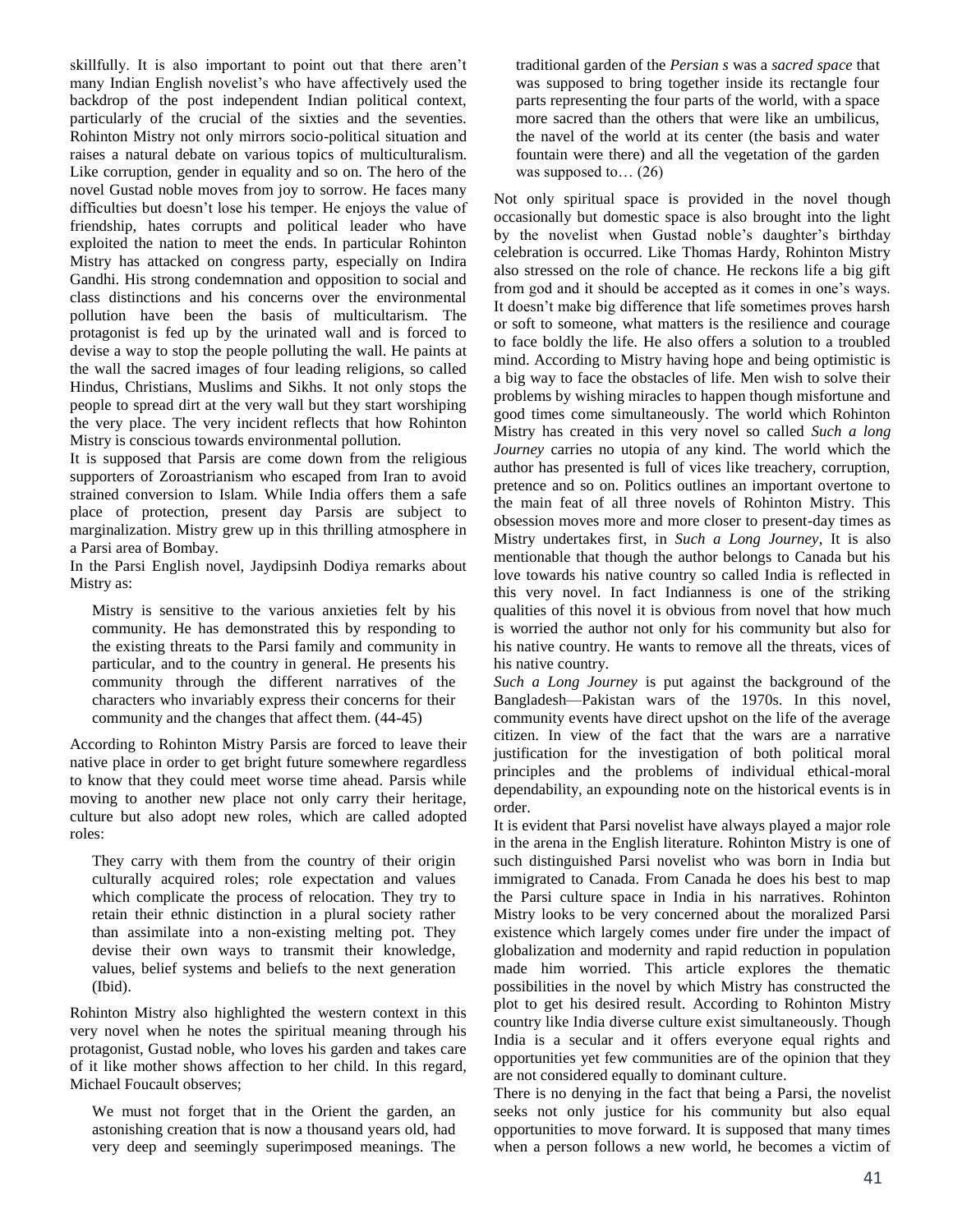that ignorance due to that he becomes a secondary creature in an exile land. The same kind of thing happens to Parsi, as they struggle to make their own world not only in India but in the West also. As a result they went away from their hopes aspirations and become marginalized in India. Being a diasporic writer, Rohinton Mistry raises this identity question. Living in a so called multicultural society, it becomes essential to get proper respect and identity:

Identity and difference have framed the theoretical structure for the contests around multiculturalism. Vigorous attention has been given to defining identity to analyzing why identities are important generally and academic; to the implications of proliferating identities and situated subjects for putatively universal concepts of value and rationally; and to notions of homogeneity that supposedly unite us all hegemonic or dominant identities and the exclusion they purport to license has been challenged in terms of difference of local or particular identities (Goldberg 12)

The imaginary atmosphere which Rohinton Mistry has given space in S*uch a Long Journey* possesses all forms of a dark world. Moral degradation, treachery, corruption, intolerance are the characteristics of this very novel. These features are presented by novelist in a unique way.It is normal for Mistry to ponder over the fundamental programmes of his community as he is supposed to be diasporic writer. Like diasporic writer Rohinton Mistry expresses the sense of belongingness in his writing as whenever a person moves away to another land or country. First thing or obstacles which he comes across is geographical conditions, which are generally different from his/her own country. Later he faces the problems of culture, traditions, language which are different from his/her own society. Here raises some few but big crises like identity crisis and sense of belongingness. Parsis struggle for existence in Mumbai, where already many culture exist. They suffer a serious below in their newly accepted identity as settlers in the foreign land. For them, it is not only a big challenge of geographical displacement but also a challenge for transformation of cultural perspectives. The cultural spaces are normally taken by the Diasporas who disconnect from their culture to connect in other dominant culture:

The hyphen is that which signifies the vibrant social and cultural spaces occupied by Diasporas in nation states. It also reminds us of the contaminated border, hybrid experience of Diaspora, people for whom an engineered return to a purist condition is a contradiction in terms because they returned to the quay their ships had gone. (Mishra 79).

It has been widely accepted that like Salman Rushdie, Rohinton Mistry too raised vital questions on diasporic issues and they have offered a solution in their own way. On the surface the very novel S*uch a long journey* is a story of a bank employ, but in the deeper sense it shows corruption corrupt politics search for identity and so on. It clearly expresses the authors feeling about his community. There are a few writers like Rohinton Mistry whose works move around their community and its basic problems. Mistry has demonstrated this in a responding to the existing threats to the Parsi family and community, and also to the country. He presents his community through the difference narratives of his characters

who express their concern for their community and the changes that affected their community the very novel *Such a long Journey* centralizes the Parsi community in many ways. The multicultural portions which exist in the novel are culture, identity, the social order, politics, globalization, education, faith, religion, sexual category, migration, isolation, homelessness, language food, festivals, traditions, toleration, and conflict. All these multicultural characteristics are diaphanously affirmed in *Such a Long Journey.* Rohinton Mistry has been successful in revealing the turmoil and unpleasant circumstance of Parsis through the protagonist of the novel. His very concern is just as he is on the same culture tradition as other Parsis belong.

It seems that Rohinton Mistry has passed through the same stage in dilemma and his conscience has been terribly tormented by those agonized memories. He has shown that when a less important community shifts to a dominated culture, it clashes and faces dire consequences. Being a multicultural and diversed country like India where already several minorities communities have been existing and fighting for their survival, isn't an easy place for each culture to exist in its own way. Parsis when arrived in India and started their lives in Maharastra, found it difficult to cope with the presents surroundings. They have been neglected by other dominant cultures but they did not expect their defeat and mustered their all courage to hit back. Mistry has expressed his agony and frustration not only for various vices like corruption, treachery, knavery, environmental issues but also on the moral and political condition of the time. People like Parsis are not offered those chances and opportunity in the same way as to other communities.

Mistry's characters, correspond to the Parsi group of people, whose identity has been in olden times problematized. It is a progressive community with a magnificent past and a depressing future. Mistry endeavors at giving elements about the lifestyles and culture of the Parsis wherever he gets an occasion in his creative writing. Commenting about this Silvia Albertazzi her companion to Indian Fiction states that:

First of all, he tries to show the uniqueness of the Parsi community by focusing on their way of living and their Cultural heritage. Then, he stresses the diasporic nature of Parsi Social and historic experience, seeking the justification and the sense of his own story of migration in the perspective of the Parsi'double displacement'. (276- 277)

# **Conclusion**

As a speaker of Parsi Community, Mistry is enthusiastically aware of his Community's tight spot. In the recent years, a large numbers of young Parsis have preferred to move around to the West, Mistry who belongs to them also hopes to, pulls through a life of comfort and pride. All the works of Mistry centers the heterogeneity of individuality inside Parsi Community and the vibrant nature of Parsi community itself. At the end, I would say that Mistry has not only highlighted multiculturalism in his prominent novel so called *Such a long Journey* but he has been a great force to unite various cultures especially country like India.

# **References**

1. Albertazzi, Silvia. A companion to Indian Fiction in English. Ed. Pier Paolo Piciucco. New Delhi: Atlantic